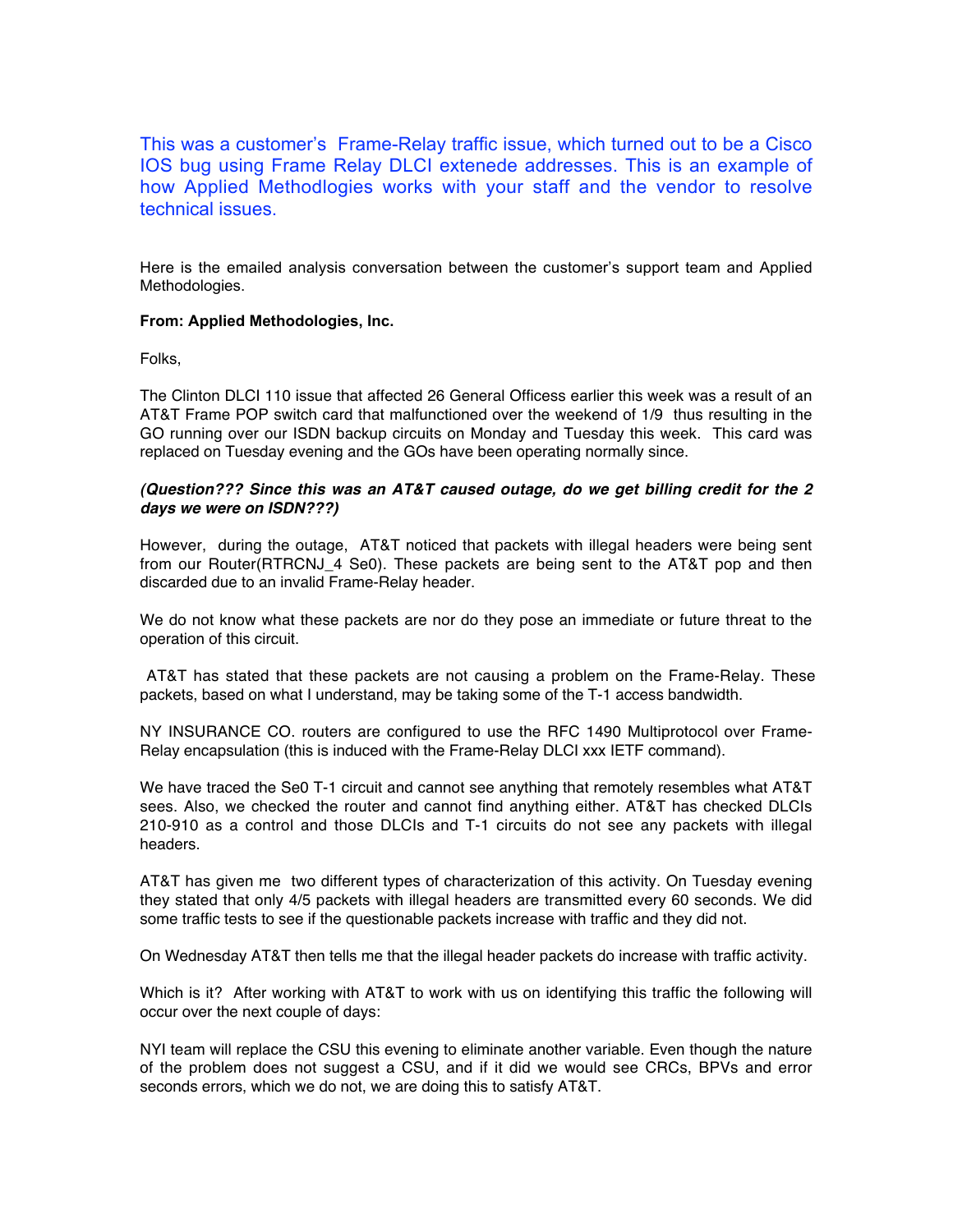1).NYI team will send a trace from the sniffer to Cisco for review. A Cisco TAC case has been opened.

2).AT&T will be on site at the Clinton Facility on Monday 1/18 at 10:am to trace the vaunted illegal header packets. Applied Methodologies will be there too with their trusty HP Internet Advisor to keep them honest for AT&T uses the same analyzer as AMI does.

3).If AT&T does not find anything on the trace they will them move their trace from our premise to their pop.

4). If we do see that the packets are coming from our router and can determine the type I will try to stop that operation.

5).If we do see that the packets are coming from our router but cannot determine what they are to turn off, I will then cut-over the config to Se3 on the same router and have AT&T monitor.

6).If I cut-over to Se3 and AT&T still sees the illegal headers we will have to push this issue back to AT&T and wait to see the results from Cisco.

7).If Cisco's results are positive, meaning the traffic comes from the router, we will then either turn off the function(if we can) or switch routers(if applicable).

8).If Cisco's results are negative, meaning the traffic is not coming from the router or cannot be identified, then we push to AT&T.

Any questions please contact me...

Thanks...

Applied Methodologies, Inc.

**This is a result of what Applied Methodologies, Inc. found during the protocol analysis that was sent to the client and AT&T Frame Relay support.**

| To:      | NY Insurance Co. team           |
|----------|---------------------------------|
| Subject: | <b>DLCI 110 illegal headers</b> |
| From:    | Applied Methodologies, inc.     |

NYI team,

After meeting with AT&T yesterday and tracing these packets with my analyzer, it is conclusive that the packets with illegal headers do originate from our equipment.

Below is the information from the traces. NYI team and AMI tried some tests but were unable to stop this action and we were running out of time. This may be a Cisco bug. Please forward this information along to Cisco for further review under the TAC case you opened last week.

After looking at several LMI status report frames from AT&T, DLCI 128 is not listed as an active PCV. AT&T also has 128 deleted in their system. My analyzer may be just interpreting these EA frames as DLCI 128, but this is anyone's guess.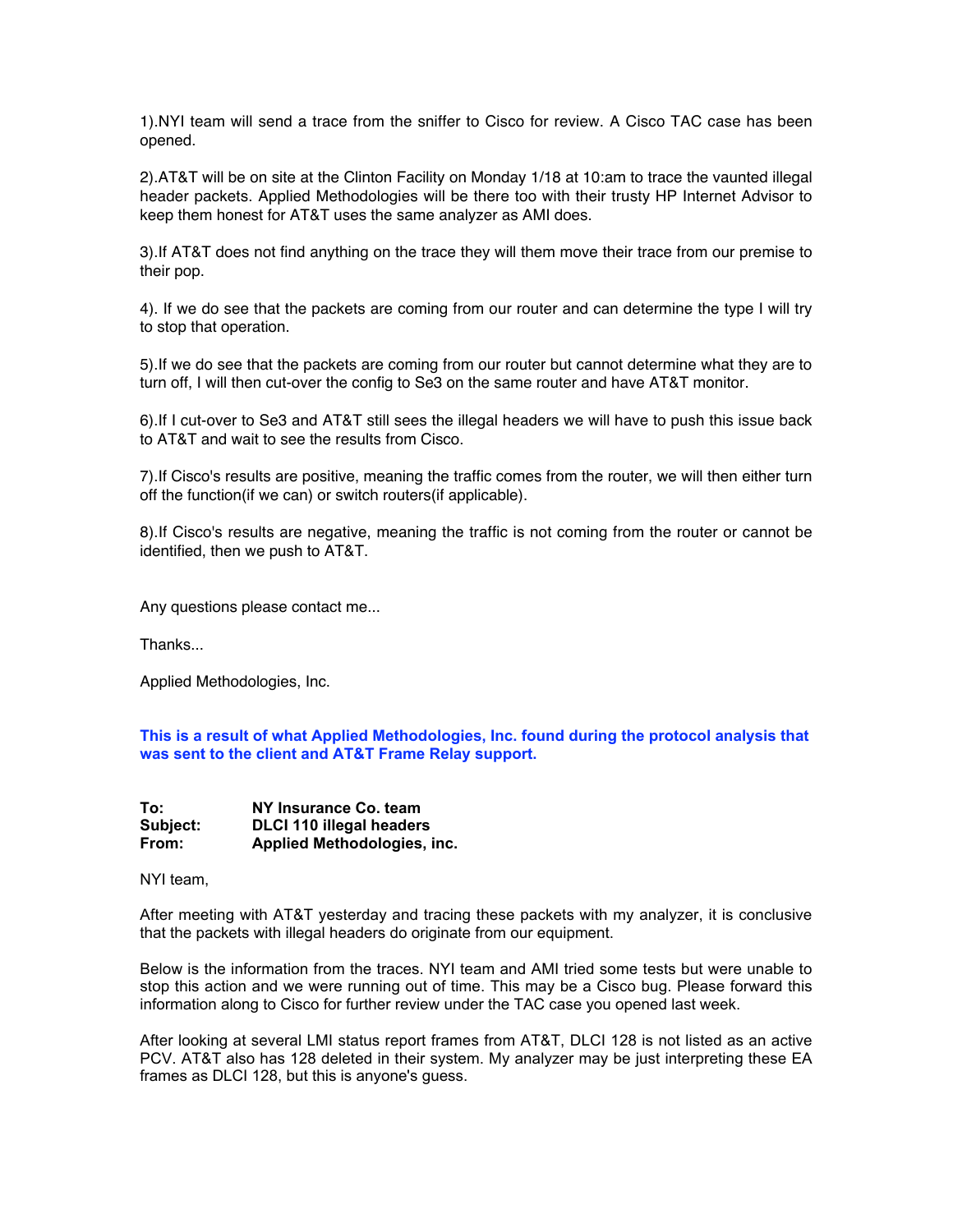You may not see these frames with the sniffer, for these frames have a valid FCS. You may have to have the sniffer's filter set to look at frames with the DE bit set or all DLCI 128 frames.

These frames do not seem to pose any problems/threat at the moment. However, we should get some confirmation from Cisco. We do not want a problem to occur in the future that could have been prevented if this action is some indication of another problem...

Thanks...

Applied Methodologies, Inc.

# **There are two different traces from two different Advisor applications to support the condition that has been observed.**

### **Trace #1 Advisor WAN Frame-Relay:**

Summary Detailed Hex ASCII EBCDIC Filter... Search... Repeat 11:23:59.9837075ord #2796 (EQ) Captured on 01.18.99 at 11:23:59.9837075

Frame Relay:  $DLCI = 0118$ :  $CR = 0$ :  $DE = 0$ :  $FECN = 0$ :  $BECN = 0$ :  $FCS = Good$ IP 220.12.19.211 -> 220.1.1.216 Id=9c87 >> UDP >> LMX\_DG >> SMB Summary of: Record #2797 (EQ) Captured on 01.18.99 at 11:23:59.9936579 Frame Relay: DLCI = 0118;  $CR = 0$ ;  $DE = 0$ ;  $FECN = 0$ ;  $BECN = 0$ ;  $FCS = Good$ 

IP 220.12.19.211 -> 220.11.45.216 Id=9c87 >> UDP >> LMX\_DG >> SMB Summary of: Record #2798 (LN) Captured on 01.18.99 at 11:24:00.0591856 Frame Relay: DLCI = 0974;  $CR = 0$ ;  $DE = 0$ ;  $FECN = 0$ ;  $BECN = 0$ ;  $FCS = Good$ Summary of: Record #2799 (LN) Captured on 01.18.99 at 11:24:00.0608080 Frame Relay: DLCI = 0128;  $CR = 0$ ;  $DE = 1$ ; FECN = 0; BECN = 0; FCS = Good Frame Relay: >>> ERROR >>> Extended Address Bit EA1 Does Not Equal One Summary of: Record #2800 (LN) Captured on 01.18.99 at 11:24:00.0623319 Frame Relay:  $DLCI = 0128$ ;  $CR = 0$ ;  $DE = 1$ ;  $FECN = 0$ ;  $BECN = 0$ ;  $FCS = Good$ Frame Relay: >>> ERROR >>> Extended Address Bit EA1 Does Not Equal One Summary of: Record #2801 (EQ) Captured on 01.18.99 at 11:24:00.0891692 Frame Relay: DLCI = 0113; CR = 0; DE = 0; FECN = 0; BECN = 0; FCS = Good Summary of: Record #2802 (LN) Captured on 01.18.99 at 11:24:00.1591605 Frame Relay:  $DLCI = 0270$ ;  $CR = 0$ ;  $DE = 0$ ;  $FECN = 0$ ;  $BECN = 0$ ;  $FCS = Good$ Summary of: Record #2803 (LN) Captured on 01.18.99 at 11:24:00.1608126 Frame Relay:  $DLCI = 0128$ ;  $CR = 0$ ;  $DE = 1$ ;  $FECN = 0$ ;  $BECN = 0$ ;  $FCS = Good$ Frame Relay: >>> ERROR >>> Extended Address Bit EA1 Does Not Equal One Summary of: Record #2804 (LN) Captured on 01.18.99 at 11:24:00.1623378 Frame Relay:  $DLCI = 0128$ ;  $CR = 0$ ;  $DE = 1$ ;  $FECN = 0$ ;  $BECN = 0$ ;  $FCS = Good$ Frame Relay: >>> ERROR >>> Extended Address Bit EA1 Does Not Equal One Summary of: Record #2805 (EQ) Captured on 01.18.99 at 11:24:00.2292217 Frame Relay: DLCI =  $0146$ ; CR = 0; DE = 0; FECN = 0; BECN = 0; FCS = Good IP 220.9.46.2 -> 224.0.0.10 Id=0000 >> EIGRP Summary of: Record #2806 (LN) Captured on 01.18.99 at 11:24:00.2597707 Frame Relay: DLCI = 0145;  $CR = 0$ ;  $DE = 0$ ;  $FECN = 0$ ;  $BCN = 0$ ;  $FCS = Good$ Summary of: Record #2807 (LN) Captured on 01.18.99 at 11:24:00.2612720 Frame Relay: DLCI =  $0160$ ; CR = 0; DE = 0; FECN = 0; BECN = 0; FCS = Good

**Here is a detail view of a frame from above:**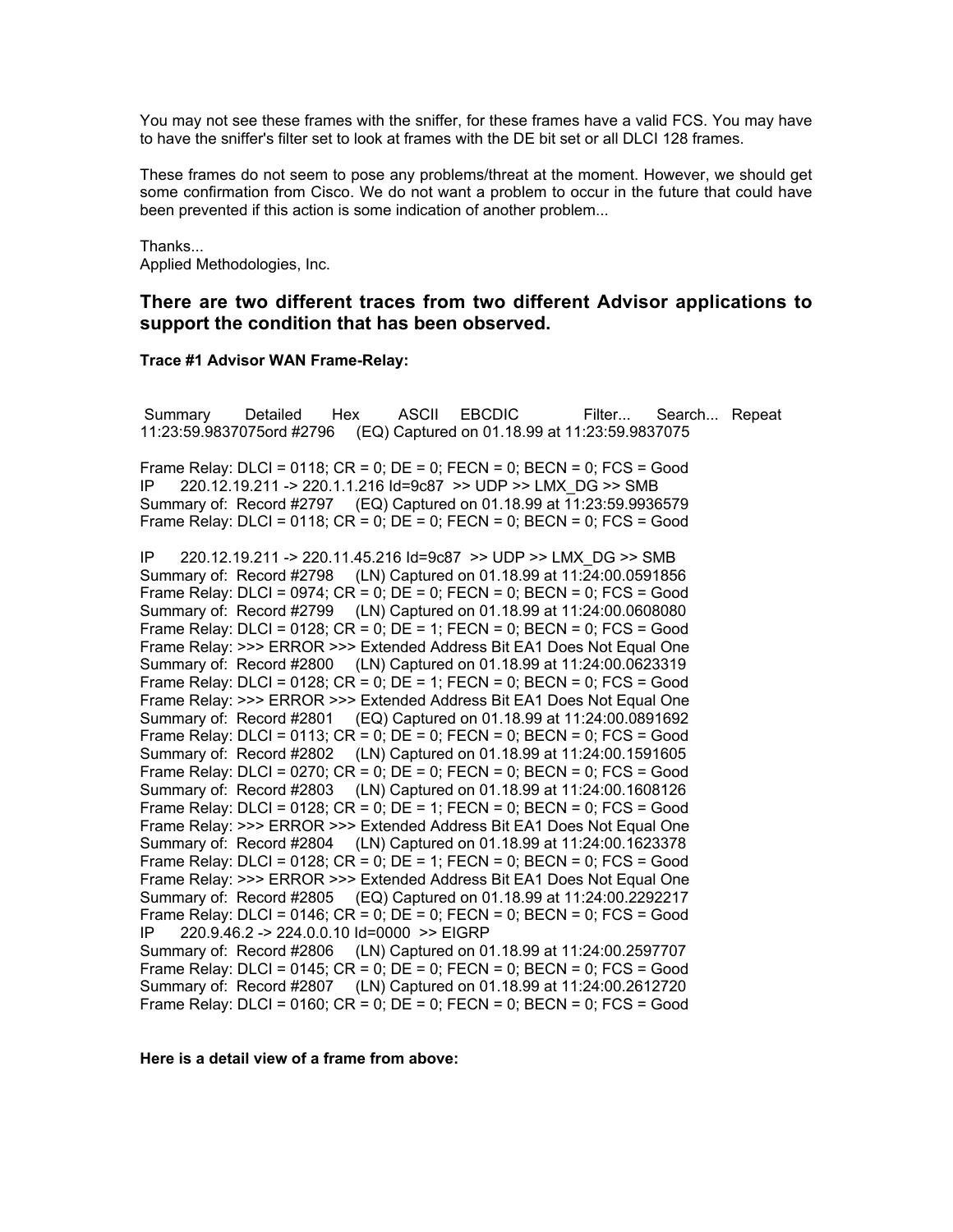Summary Detailed Hex ASCII EBCDIC Filter... Search... Repeat 11:24:00.0623319ord #2800 (LN) Captured on 01.18.99 at 11:24:00.0623319

Frame Relay:  $DLCI$  = 0128 Command/Response = 0 (Command) Discard Eligibility = 1 (Discardable) Forward Congestion  $= 0$ Backward Congestion = <br>FCS =  $0xb8$ -fb (  $= 0xb8-fb$  (Good) **Frame Relay: >>> ERROR >>> Extended Address Bit EA1 Does Not Equal One**

### **Trace #2 Advisor Decodes utility: This trace shows the extended address**

| Frame Len Channel DLCI |       | Prot Description                            |  |
|------------------------|-------|---------------------------------------------|--|
| 1759 66 DCE            |       | 130 FRELAY fecn=0 becn=0 de=0 IP 220.9.203. |  |
| 1760 172 DCE           |       | LN STAT T1                                  |  |
| 1761 57 DTE            |       | 176 FRELAY fecn=0 becn=0 de=0               |  |
| 1762 57 DTE            |       | 174 FRELAY fecn=0 becn=0 de=0               |  |
| 1763 172 DCE           |       | LN_STAT T1                                  |  |
| 1764 172 DTE           |       | LN STAT T1                                  |  |
| 1765 172 DTE           |       | LN STAT T1                                  |  |
| 1766 289 DTE           |       | 1049600 FRELAY fecn=0 becn=0 de=1           |  |
| 1767 309 DTE           |       | 974 FRELAY fecn=0 becn=0 de=0               |  |
| 1768 289 DTE           |       | 1049600 FRELAY fecn=0 becn=0 de=1           |  |
| 1769 172 DTE           |       | LN STAT T1                                  |  |
| 1770 172 DTE           |       | LN STAT T1                                  |  |
| 1771 289 DTE           |       | 1049600 FRELAY fecn=0 becn=0 de=1           |  |
| 1772 289 DTE           |       | 1049600 FRELAY fecn=0 becn=0 de=1           |  |
| 1773 289 DTE           |       | 1049600 FRELAY fecn=0 becn=0 de=1           |  |
| 1774 172 DTE           |       | LN STAT T1                                  |  |
| 1775 172 DTE           |       | LN STAT T1                                  |  |
| 1776 289 DTE           |       | 1049600 FRELAY fecn=0 becn=0 de=1           |  |
| 1777 285 DTE           |       | 145 FRELAY fecn=0 becn=0 de=0               |  |
| 1778 285 DTE           | 160   | FRELAY fecn=0 becn=0 de=0                   |  |
| 1779 172 DTE           |       | LN_STAT T1                                  |  |
| 1780 172 DTE           |       | LN_STAT T1                                  |  |
| 1781 284 DTE           | 165 — | FRELAY fecn=0 becn=0 de=0                   |  |
| 1782 284 DTE           |       | 175 FRELAY fecn=0 becn=0 de=0               |  |
| 1783 284 DTE           | 113   | FRELAY fecn=0 becn=0 de=0                   |  |
| 1784 172 DTE           |       | LN STAT T1                                  |  |
| 1785 172 DTE           |       | LN STAT T1                                  |  |
| 1786 285 DTE           |       | 131 FRELAY fecn=0 becn=0 de=0               |  |
| 1787 285 DTE           | 146   | FRELAY fecn=0 becn=0 de=0                   |  |

Here is a decoded view of one of the above frames:

------------ FRELAY Header ---

FRELAY: **Data Link Connection Identifier (DLCI): 1049600** (In channel layer 2 management)

FRELAY: Forward Explicit Congestion Notification (FECN): 0 (Unset)

FRELAY: Backward Explicit Congestion Notification (BECN): 0 (Unset)

FRELAY: Discard Eligibility: 1 (Set)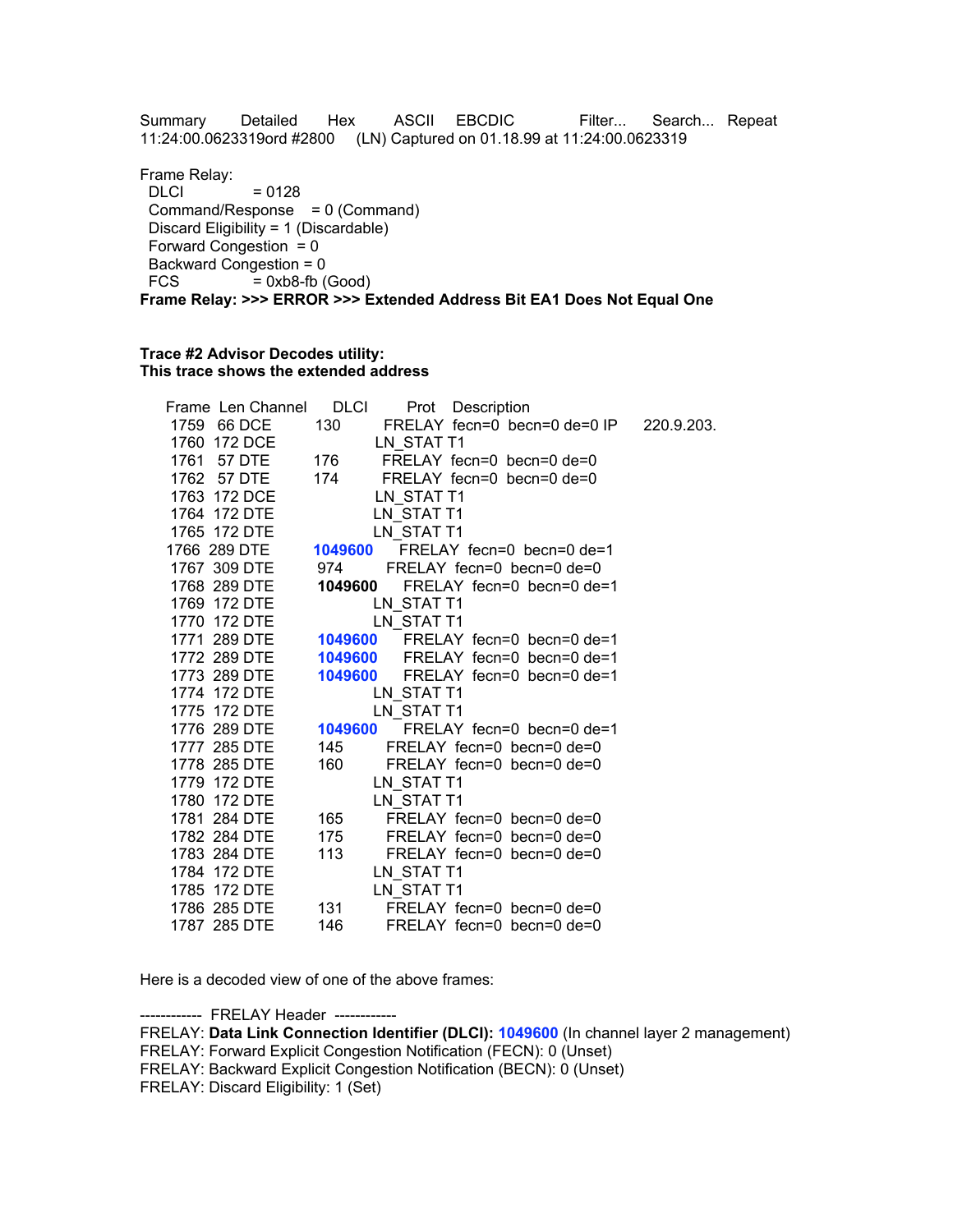Here is a copy of the LMI report packet sent to us:

Summary Detailed Hex ASCII EBCDIC Filter... Search... Repeat 11:54:13.1743292ord #190 (LN) Captured on 01.18.99 at 11:54:13.1743292 Original LMI:  $Message Type = 0x07d (Status)$ --- Information Elements ---  $Report type = 0x000 (Full Status Report)$ Keep Alive Sequence Send sequence num = 154 Recv sequence num = 058 PVC Status  $DLCI$  = 0113 old active  $Reserved/Bandwidth =  $0x00-7d-00/32000$  bps$ PVC Status  $DLCI = 0115$  old active  $Reserved/Bandwidth =  $0x00-7d-00/32000$  bps$ PVC Status<br>DLCI  $= 0116$  old active  $Reserved/Bandwidth =  $0x01-f4-00/128000$  bps$ PVC Status  $DLCI = 0117$  old active  $Reserved/Bandwidth =  $0x01-f4-00/128000$  bps$ PVC Status  $DLCI = 0118$  old active  $Reserved/Bandwidth =  $0x01-f4-00/128000$  bps$ PVC Status  $DLCI$  = 0119 old active  $Reserved/Bandwidth =  $0x01-f4-00/128000$  bps$ PVC Status  $DLCI$  = 0126 old active  $Reserved/Bandwidth =  $0x00-7d-00/32000$  bps$ PVC Status  $DLCI = 0130$  old active  $Reserved/Bandwidth =  $0x00-7d-00/32000$  bps$ PVC Status<br>DLCI  $= 0130$  old active  $Reserved/Bandwidth =  $0x00-7d-00/32000$  bps$ PVC Status  $DI C1 = 0131$  old active  $Reserved/Bandwidth =  $0x00-7d-00/32000$  bps$ PVC Status  $DLCI = 0134$  old inactive  $Reserved/Bandwidth =  $0x00-7d-00/32000$  bps$ PVC Status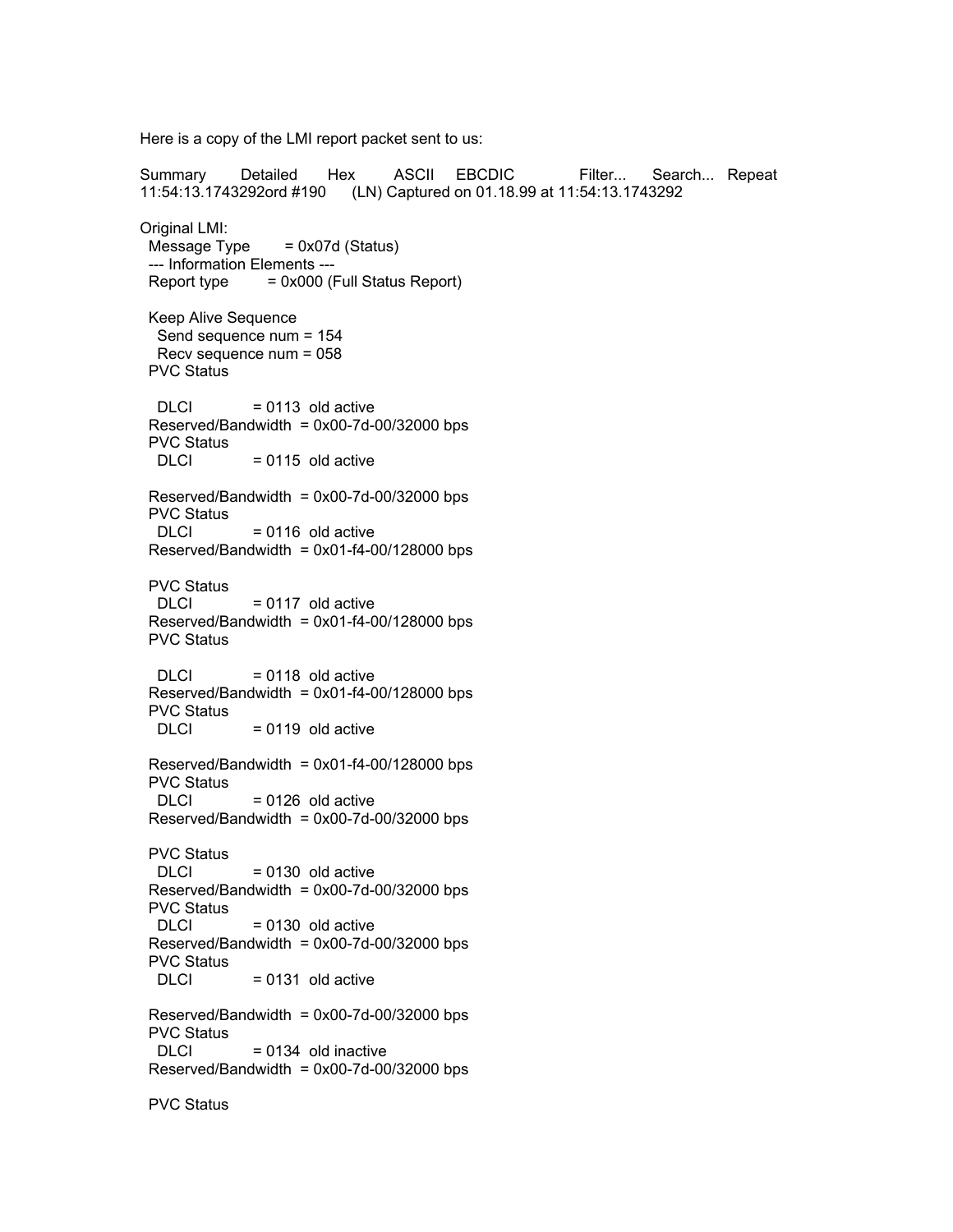$DLCI = 0135$  old active  $Reserved/Bandwidth =  $0x00-7d-00/32000$  bps$ PVC Status  $DLCI = 0145$  old active  $Reserved/Bandwidth =  $0x00-7d-00/32000$  bps$ PVC Status  $DLCI = 0146$  old active  $Reserved/Bandwidth =  $0x00-7d-00/32000$  bps$ PVC Status<br>DLCI  $= 0147$  old inactive  $Reserved/Bandwidth =  $0x01-f4-00/128000$  bps$ PVC Status<br>DLCI  $= 0149$  old active  $Reserved/Bandwidth =  $0x01-f4-00/128000$  bps$ PVC Status  $DLCI = 0151$  old active  $Reserved/Bandwidth =  $0x01-f4-00/128000$  bps$ PVC Status  $DLCI = 0153$  old active  $Reserved/Bandwidth =  $0x01-f4-00/128000$  bps$ PVC Status  $DLCI = 0160$  old active  $Reserved/Bandwidth =  $0x00-7d-00/32000$  bps$  $DLCI$  = 0163 old active  $Reserved/Bandwidth =  $0x01-f4-00/128000$  bps$ PVC Status<br>DLCI  $= 0165$  old active  $Reserved/Bandwidth =  $0x00-7d-00/32000$  bps$ PVC Status  $DLCI = 0168$  old active  $Reserved/Bandwidth =  $0x01-f4-00/128000$  bps$ PVC Status  $DLCI$  = 0174 old active  $Reserved/B and width =  $0x01-f4-00/128000$  bps$ PVC Status  $DLCI = 0175$  old active  $Reserved/Bandwidth =  $0x00-7d-00/32000$  bps$ PVC Status  $DLCI$  = 0176 old active  $Reserved/Bandwidth =  $0x01-f4-00/128000$  bps$ PVC Status  $DLCI = 0180$  old inactive  $Reserved/Bandwidth =  $0x00-7d-00/32000$  bps$ PVC Status  $DLCI = 0270$  old active